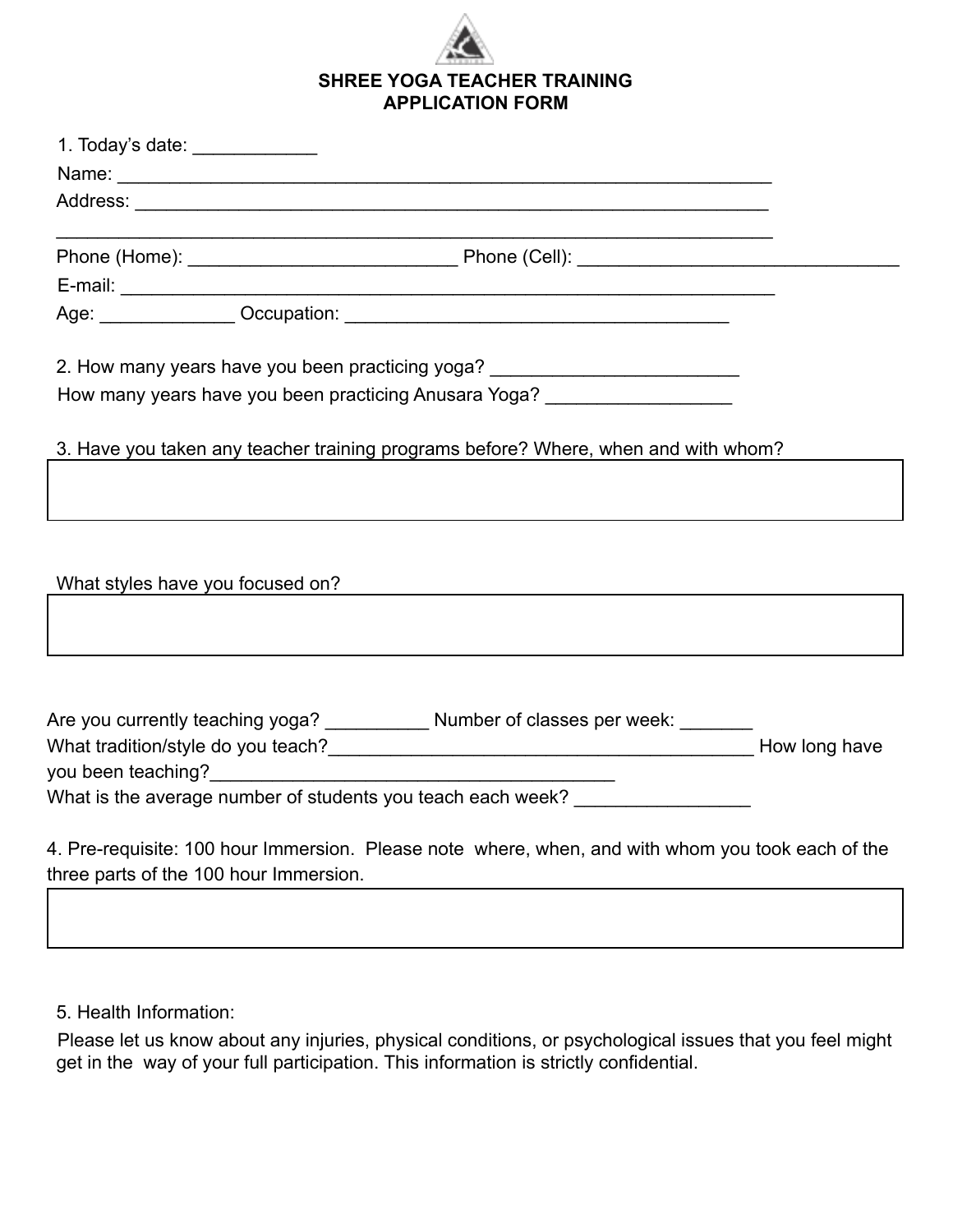## 6. Refund Policy:

**For the combined 100 hour Immersion and 100 hour teacher training program**, up to September 10, 2022 all fees paid are refundable minus \$250 administration fee. No refunds will be issued after September 10, 2022. If you withdraw at any point, you remain liable for any and all remaining payments owed.

**For the 100 hour Teacher Training** alone (having taken the Immersion program prior to 2022), up to March 4, 2023 all fees paid are refundable minus \$250 administration fee. No refunds will be issued after March 4, 2023. If you withdraw at any point, you remain liable for any and all remaining payments owed.

## 7. Late Fees and Extensions on Homework and Certification:

In the event that you are unable to complete any of the requirements listed below to receive certification from the Anusara School of Hatha Yoga, we will arrange, on an individual basis, a mentor to help you complete the course work at an hourly rate of \$100 per hour.

Requirements:

- ∙ Complete the entire Teacher training course with 100% attendance. This includes live online attendance at all parts of all classes. Any missed classes or late arrival for class will jeopardize your certification.
- ∙ Complete all required reading and writing assignments
- ∙ Complete and pass the written exams, Sanskrit quizzes, Empowerment Reviews, and required practicums by the deadlines given.
- ∙ Complete all At-Home Study Requirements.

## **8. Please answer the following questions writing a short paragraph for each on a separate sheet:**

a. Why do you want to take this certification training, and what do you hope to gain?

b. What are some of your strengths and weaknesses as a practitioner and as a teacher if you already teach?

c. What else should we know about you?

9. I have read, understand, and agree to the above terms and policies.

SIGNATURE:\_\_\_\_\_\_\_\_\_\_\_\_\_\_\_\_\_\_\_\_\_\_\_\_\_\_\_\_\_\_\_\_\_\_\_\_\_\_\_\_\_ DATE: \_\_\_\_\_\_\_

| Е<br>ı   |  |
|----------|--|
| `<br>. . |  |

Printed Name: \_\_\_\_\_\_\_\_\_\_\_\_\_\_\_\_\_\_\_\_\_\_\_\_\_\_\_\_\_\_\_\_\_\_\_\_\_\_\_\_\_\_\_\_\_\_\_